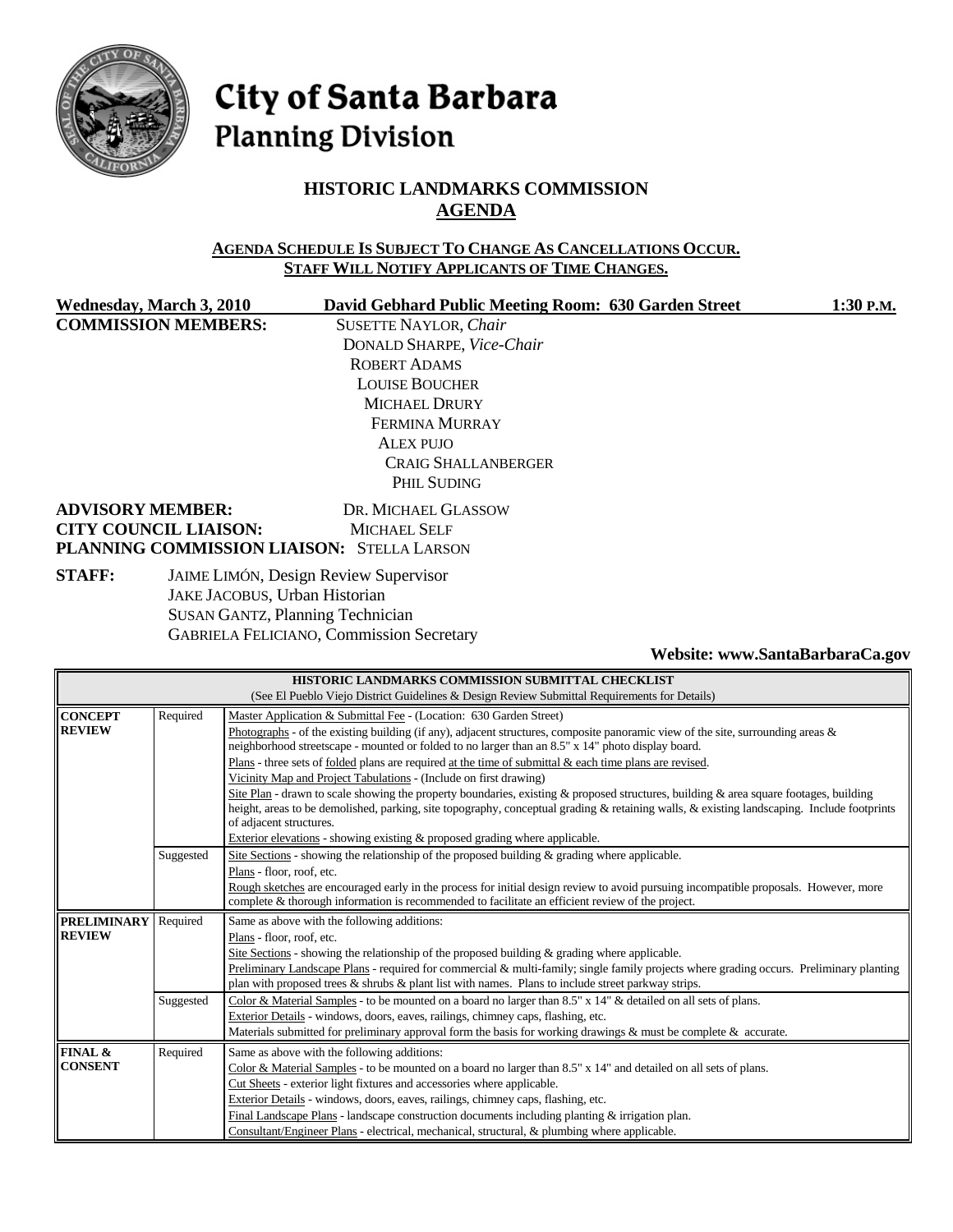## **PLEASE BE ADVISED**

The approximate time the project will be reviewed is listed to the left of each item. It is suggested that applicants **arrive 15 minutes early**. The agenda schedule is subject to change as cancellations occur. Staff will notify applicants of time changes.

The applicant's presence is required. If an applicant is not present, the item will be postponed indefinitely. If an applicant cancels or postpones an item without providing advance notice, the item will be postponed indefinitely and will not be placed on the following Historic Landmarks Commission (HLC) agenda. In order to reschedule the item for review, a rescheduling fee will be paid and the applicant must fill out and file a Supplemental Application Form at 630 Garden Street (Community Development Department) in addition to submitting appropriate plans.

All approvals made by the HLC are based on compliance with Municipal Code Chapter 22.22 and with adopted HLC guidelines. Some agenda items have received a mailed notice and are subject to a public hearing.

The Commission may grant an approval for any project scheduled on the agenda if sufficient information has been provided and no other discretionary review is required. Substitution of plans is not allowed, if revised plans differing from the submittal sets are brought to the meeting, motions for preliminary or final approval will be contingent upon staff review for code compliance.

The Commission may refer items to the Consent Calendar for Preliminary and Final Historic Landmarks Commission approval.

Concept review comments are valid for one year. A Preliminary approval is valid for one year from the date of the approval unless a time extension has been granted. A Final approval is valid for two years from the date of final action unless a time extension has been granted or a Building Permit has been issued.

Decisions of the HLC may be appealed to the City Council. For further information on appeals, contact the Planning Division Staff or the City Clerk's office. Appeals must be in writing and must be filed with the City Clerk at City Hall, 735 Anacapa St. within ten (10) calendar days of the meeting at which the Commission took action or rendered its decision.

**AMERICANS WITH DISABILITIES ACT:** In compliance with the Americans with Disabilities Act, if you need special assistance to gain access to, comment at, or participate in this meeting, please contact the Planning Division at 805-564- 5470. If possible, notification at least 48 hours prior to the meeting will enable the City to make reasonable arrangements in most cases.

**AGENDAS, MINUTES and REPORTS:** Copies of all documents relating to agenda items are available for review at 630 Garden St. and agendas and minutes are posted online at www.SantaBarbaraCa.gov/hlc. Materials related to an item on this agenda submitted to the HLC after distribution of the agenda packet are available for public inspection in the Community Development Department located at 630 Garden St., during normal business hours. If you have any questions or wish to review the plans, please contact Susan Gantz, at (805) 564-5470 between the hours of 8:30 a.m. to 4:00 p.m., Monday through Thursday, and every other Friday. Or by email at sgantz@SantaBarbaraCA.gov. Please check our website under City Calendar to verify closure dates.

### **LICENSING ADVISORY:**

The Business and Professions Code of the State of California and the Municipal Code of the city of Santa Barbara restrict preparation of plans for certain project types to licensed professionals. Applicants are encouraged to consult with Building and Safety Staff or Planning Staff to verify requirements for their specific projects.

Unlicensed persons are limited to the preparation of plans for:

- $\triangleright$  Single or multiple family dwellings not to exceed four (4) units per lot, of wood frame construction, and not more than two stories and basement in height;
- ¾ Non-structural changes to storefronts; and,
- $\blacktriangleright$  Landscaping for single-family dwellings, or projects consisting solely of landscaping of not more than 5,000 square feet.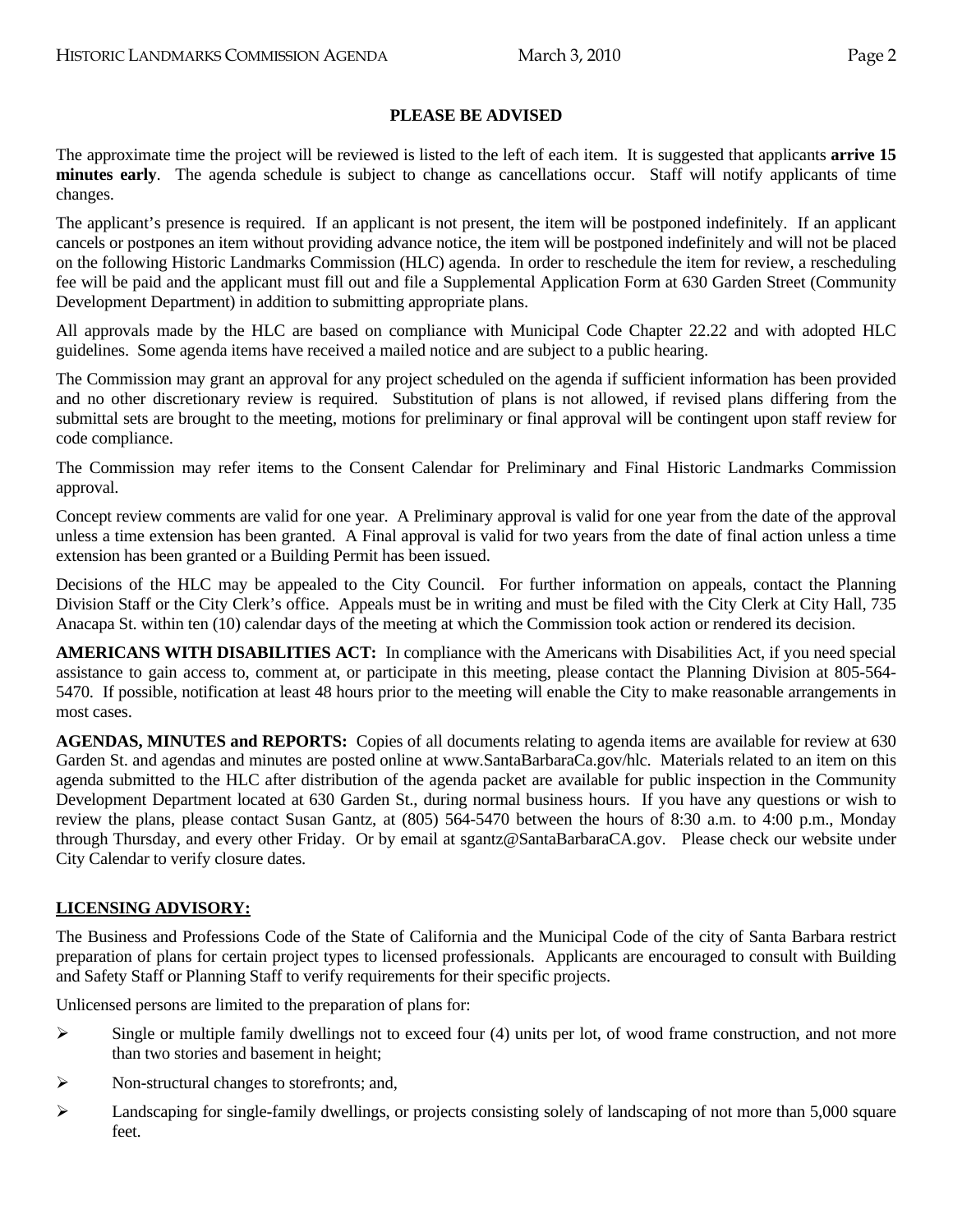## **NOTICE:**

- A. That on Friday, February 26, 2010, at 4:00 P.M., this Agenda was duly posted on the indoor and outdoor bulletin boards at the Community Development Department, 630 Garden Street, and online at www.SantaBarbaraCa.gov/hlc.
- B. This regular meeting of the Historic Landmarks Commission will be broadcast live on TV Channel 18 and rebroadcast in its entirety on Friday at 1:00 P.M. A live broadcast can also be seen via personal computer by going to www.santabarbaraca.gov/Government/Video and then clicking City TV-18 Live Broadcast. An archived video copy of this meeting will be viewable on computers with high speed internet access by going to www.santabarbaraca.gov/hlc and then clicking Online Meetings.

## **GENERAL BUSINESS:**

A. Public Comment:

Any member of the public may address the Historic Landmarks Commission for up to two minutes on any subject within their jurisdiction that is not scheduled for a public discussion before the Board on that day. The total time for this item is ten minutes. (Public comment for items scheduled on today's agenda will be taken at the time the item is heard.)

- B. Approval of the minutes of the Historic Landmarks Commission meeting of February 17, 2010.
- C. Consent Calendar.
- D. Announcements, requests by applicants for continuances and withdrawals, future agenda items, and appeals.
- E. Subcommittee Reports.

## **ARCHAEOLOGY REPORT**

| $\mathbf{1}$ . | 219 SYCAMORE LN                       |            |                                          | R-2 Zone |
|----------------|---------------------------------------|------------|------------------------------------------|----------|
| (1:45)         | Assessor's Parcel Number: 017-073-046 |            |                                          |          |
|                | <b>Application Number:</b>            |            | MST2009-00482                            |          |
|                | Owner:                                |            | Housing Authority, City of Santa Barbara |          |
|                | Architect:                            | Design Arc |                                          |          |

(Proposal to construct 20 new private laundry rooms, totaling 692 square feet, for 20 units at an existing multi-family duplex development. The proposal also includes exterior alterations to the existing structures including new balconies and conversion of the existing commons building to a multi-purpose room for the residents. Zoning modifications are being requested to allow minor architectural projections into the interior and front yard setbacks and for distance between buildings at three locations for the additional laundry facilities.)

**(Review of Phase I Archaeological Resources Report prepared by David Stone, Stone Archaeological Consulting.)**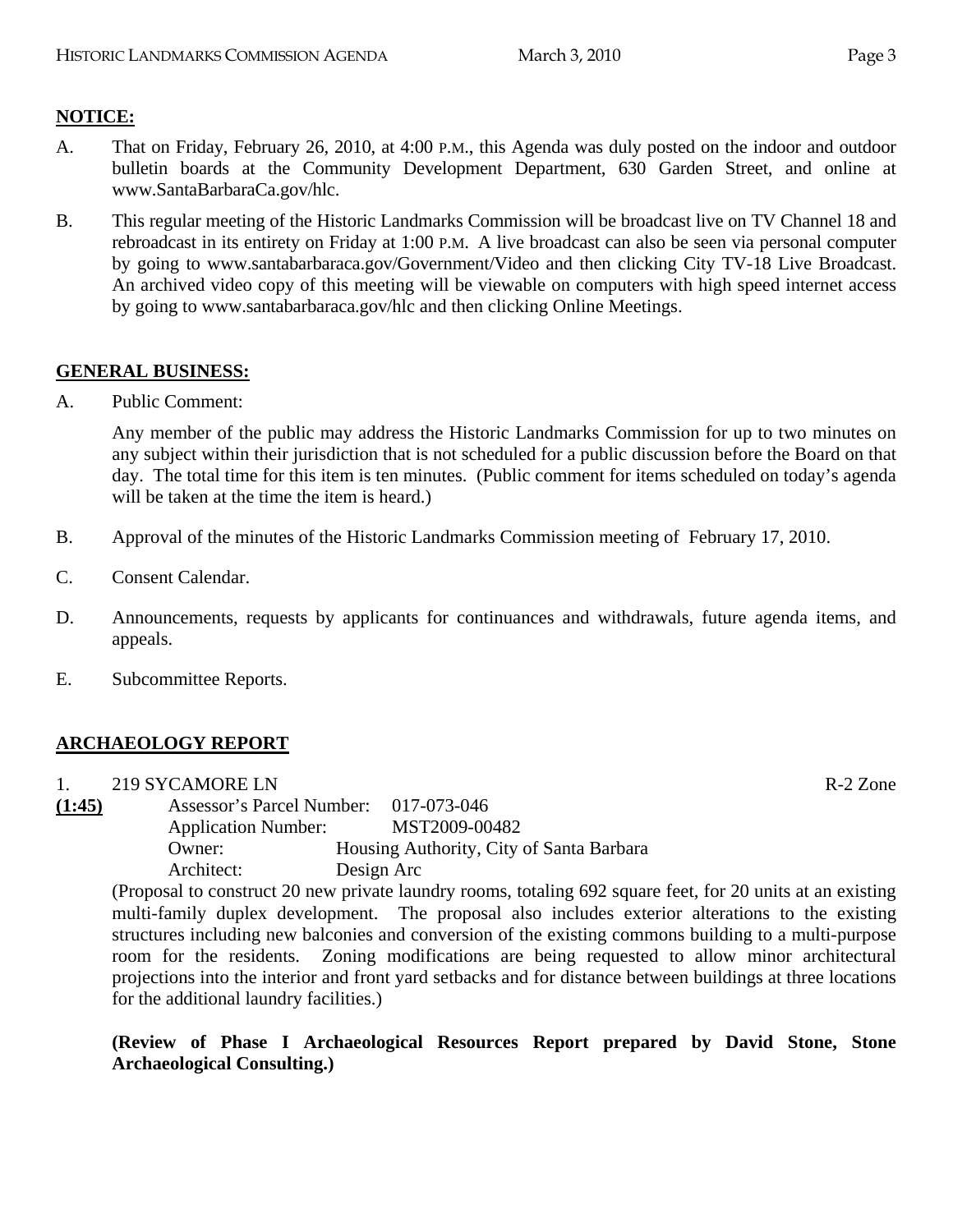# **ARCHAEOLOGY REPORT**

| 2.     | 125 STATE ST                          |                                     |               |  |  |  |
|--------|---------------------------------------|-------------------------------------|---------------|--|--|--|
| (1:50) | Assessor's Parcel Number: 033-075-012 |                                     |               |  |  |  |
|        | <b>Application Number:</b>            |                                     | MST2010-00045 |  |  |  |
|        | Owner:                                | Redevelopment Agency, Santa Barbara |               |  |  |  |
|        |                                       |                                     |               |  |  |  |

(Proposal to remove 950 cubic yards of contaminated soil and replace with 950 cubic yards of replacement clean soil. There is no proposed change in grade or slope. )

# **(Review of Phase I Archaeological Resources Report prepared by Bryon Bass, Strata Science.)**

# **CONCEPT REVIEW - CONTINUED**

3. 1221 - 1235 STATE ST C-2 Zone **(1:55)** Assessor's Parcel Number: 039-182-002 Application Number: MST2009-00526 Owner: 1221 Victoria Court, LP Agent: Lori Smyth Contractor: Ron Esposito

(The structure with the address of 1227 - 1233 State Street is a designated Structure of Merit: "Upper Hawley Building." Proposal to paint all structures in Victoria Court and make a minor plaster change to an entry arch. Also proposed is to legalize the as-built installation of entryway tile. Approval of this project will abate enforcement case ENF2008-01313.)

**(Third Concept Review. Project requires Historic Resource findings. Action may be taken if sufficient information is provided.)** 

# **CONCEPT REVIEW - CONTINUED**

4. 220 E ORTEGA ST **(2:20)** Assessor's Parcel Number: 031-152-033 Application Number: MST2010-00039 Owner: City of Santa Barbara Redevelopment Applicant: James Winslow

(Proposal to rehabilitate an existing groundwater treatment plant by adding two 100,000 gallon tanks, one new pressure vessel, and a 293 square foot addition to house electrical equipment. Also proposed is repaving and 95 linear feet of concrete masonry wall.)

# **(Second Concept Review. Action may be taken if sufficient information is provided.)**

 $HRC-2/SD-3$  Zone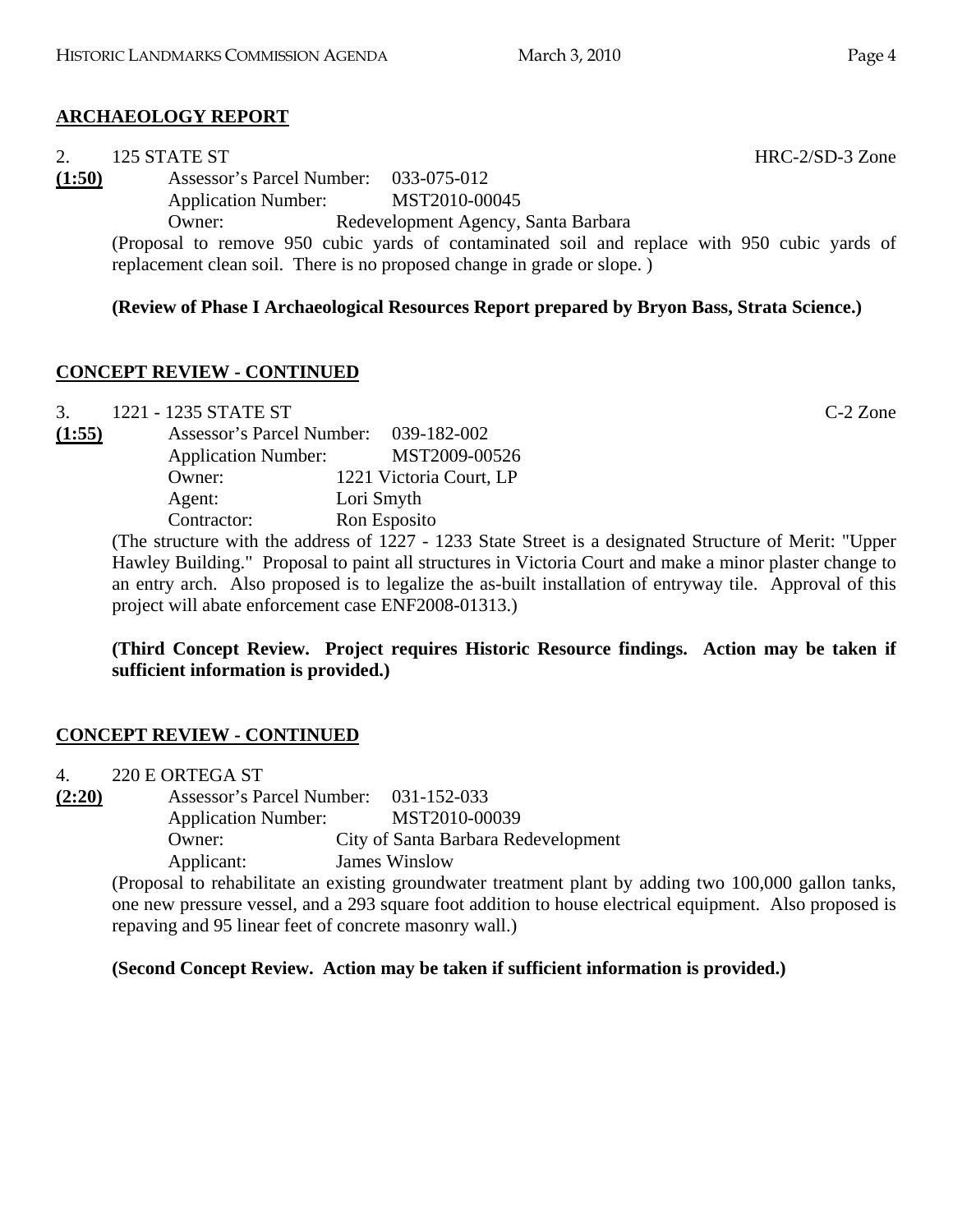# **CONCEPT REVIEW - CONTINUED**

| 5.     | 2420 GARDEN ST                                                                                    |                                                                                                     | E-1 Zone |  |  |  |
|--------|---------------------------------------------------------------------------------------------------|-----------------------------------------------------------------------------------------------------|----------|--|--|--|
| (2:45) | Assessor's Parcel Number: 025-140-025                                                             |                                                                                                     |          |  |  |  |
|        | <b>Application Number:</b>                                                                        | MST2010-00020                                                                                       |          |  |  |  |
|        | Architect:                                                                                        | Lenvik And Minor Architects                                                                         |          |  |  |  |
|        | Owner:                                                                                            | Kent Hodgetts                                                                                       |          |  |  |  |
|        |                                                                                                   | (This is a Structure of Merit: "Bernhard and Irene Hoffmann Residence." Proposal to construct a new |          |  |  |  |
|        | swimming pool, above-ground pool equipment enclosure, realign and resurface an existing driveway, |                                                                                                     |          |  |  |  |

and construct new site walls.)

**(Second Concept Review. Project requires Environmental Assessment and Historic Resource Findings.)** 

### **IN-PROGRESS REVIEW**

| 6.     | 517 CHAPALA ST             |                                       | $C-2$ Zone |
|--------|----------------------------|---------------------------------------|------------|
| (3:15) |                            | Assessor's Parcel Number: 037-163-007 |            |
|        | <b>Application Number:</b> | MST2005-00088                         |            |
|        | Owner:                     | Montecito Bank & Trust, Trustee       |            |
|        | Applicant:                 | Peikert Group Architects, LLC         |            |
|        | Applicant:                 | $H & R$ Investments                   |            |
|        | Architect:                 | Peikert Group Architects              |            |

(The proposed project consists of a lot merger and the construction of a mixed-use development with six two-bedroom residential condominium units totaling 9,999 square feet (net) and two commercial condominium spaces totaling 2,872 square feet (net). One of the units would be affordable. A modification to allow the 10% open space on the second floor is requested. Seventeen parking spaces are proposed.)

**(Project requires compliance with Planning Commission Resolution No. 030-06.)**